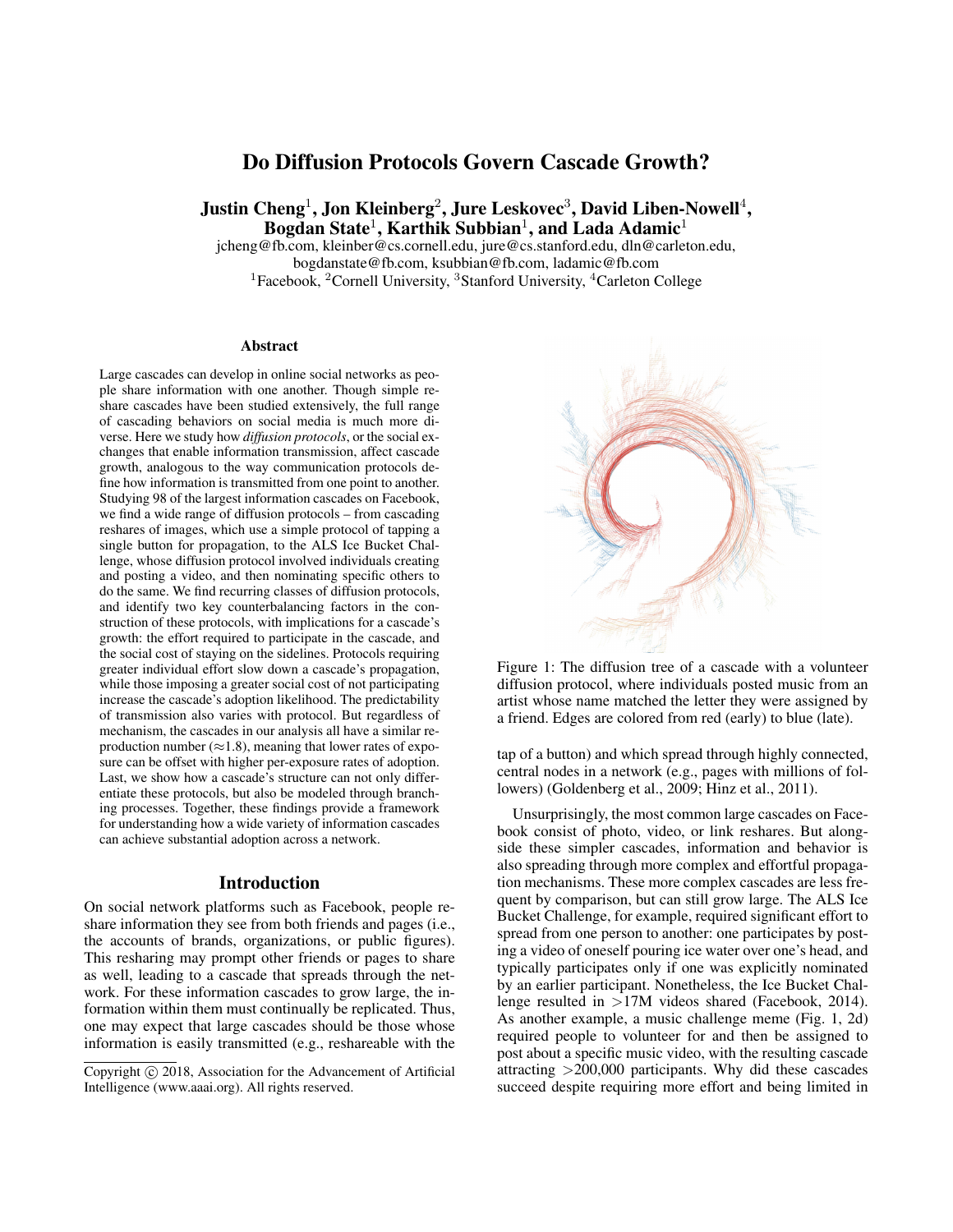

Figure 2: Four primary diffusion protocols in cascading behavior on Facebook. (Names are fictitious.) (a, b) Transient and persistent copy protocols involve simple content replication. (c) Nomination protocols require participants to complete a task before inviting specific others to participate. (d) Volunteer protocols invite others to declare a desire to participate in an activity.

membership? By studying the diverse social mechanisms by which large cascades propagate, we can gain a better understanding of the factors that govern cascade growth.

The present work: Diffusion protocols. Here we study *diffusion protocols,* the social exchanges that enable information to be transmitted in cascades, and how such protocols explain the substantial diversity in cascade structure and growth. Similar to the way that different communication protocols define how information is transmitted between two endpoints in a computer network (Comer, 2000), diffusion protocols define the interactions needed for information to spread across edges in a social network.

By collecting a variety of large cascades over multiple periods, we identify four types of underlying mechanisms (Fig. 2). These protocols can be characterized using two counterbalancing dimensions: the *individual effort* required to participate in a cascade, and the *social cost* of not participating. Each class of protocol induces a different combination of effort and social cost of not participating:

- A *transient copy protocol* underlies reshare and copypaste cascades, where an individual simply copies the information, e.g., by tapping on a "reshare" button. Here, the individual effort to participating is low and there is effectively zero social cost to not participating.
- A *persistent copy protocol* differs from the first in its effect being persistent – that is, visible for a longer time – rather than transient like a post that quickly goes by. Examples include cascading modifications to users' profile pictures; for example, adopting an item such as a frame to place around the picture. Persistence may make nonparticipation more socially costly, as it is more apparent when a user has not taken part in the cascade.
- In a *nomination protocol*, a participating individual nominates one or more others to participate in the cascade, and the nominees, if they accept the challenge, will nominate others. The nomination protocol usually demands a unique contribution requiring varying degrees of effort,

and also introduces a social cost to not having one's nomination accepted or not accepting the nomination. The Ice Bucket Challenge follows this protocol.

• In a *volunteer protocol*, a participant asks for volunteers of others interested in joining, and subsequently assigns a task to be fulfilled by each of them, including calling for additional volunteers. The effort required can vary, with lower social costs than nomination cascades, as only those who are interested volunteer to participate. The music challenge meme described above follows this protocol.

Although we expect that these classes of protocols will not be exhaustive, they demonstrate both a substantial range of properties and a remarkably consistent relationship between the number of individuals who could participate at each step (*exposed individuals*) and the fraction of those individuals who do participate in the spreading behavior (*adopters*).

Summary of findings. Our findings show how these four protocols lead to differences in the resulting cascade structure and growth. As the individual effort required to participate increases, from transient and persistent copying to nomination and volunteering, the speed at which information propagates from one node to another decreases. Though cascades with copy protocols (or *copy cascades*) tend to rely on network hubs such as pages to spread, cascades with nomination or volunteer protocols (or *nomination cascades* and *volunteer cascades* respectively) tend to do so primarily via lower-degree nodes, from person to person. As the social cost of not participating increases, the more likely it is that a cascade will spread through strong ties (e.g., when two friends have many friends in common). Higher social cost also tends to result in cascades exhibiting complex diffusion, suggesting that participants wait to observe the behavior of others before acting. We also demonstrate how the predictability of transmission varies across these different diffusion protocols; predicting successful transmission is easier for nomination cascades than for copy cascades.

Regardless of diffusion protocol, we find that the most successful cascades exhibit a reproduction number close to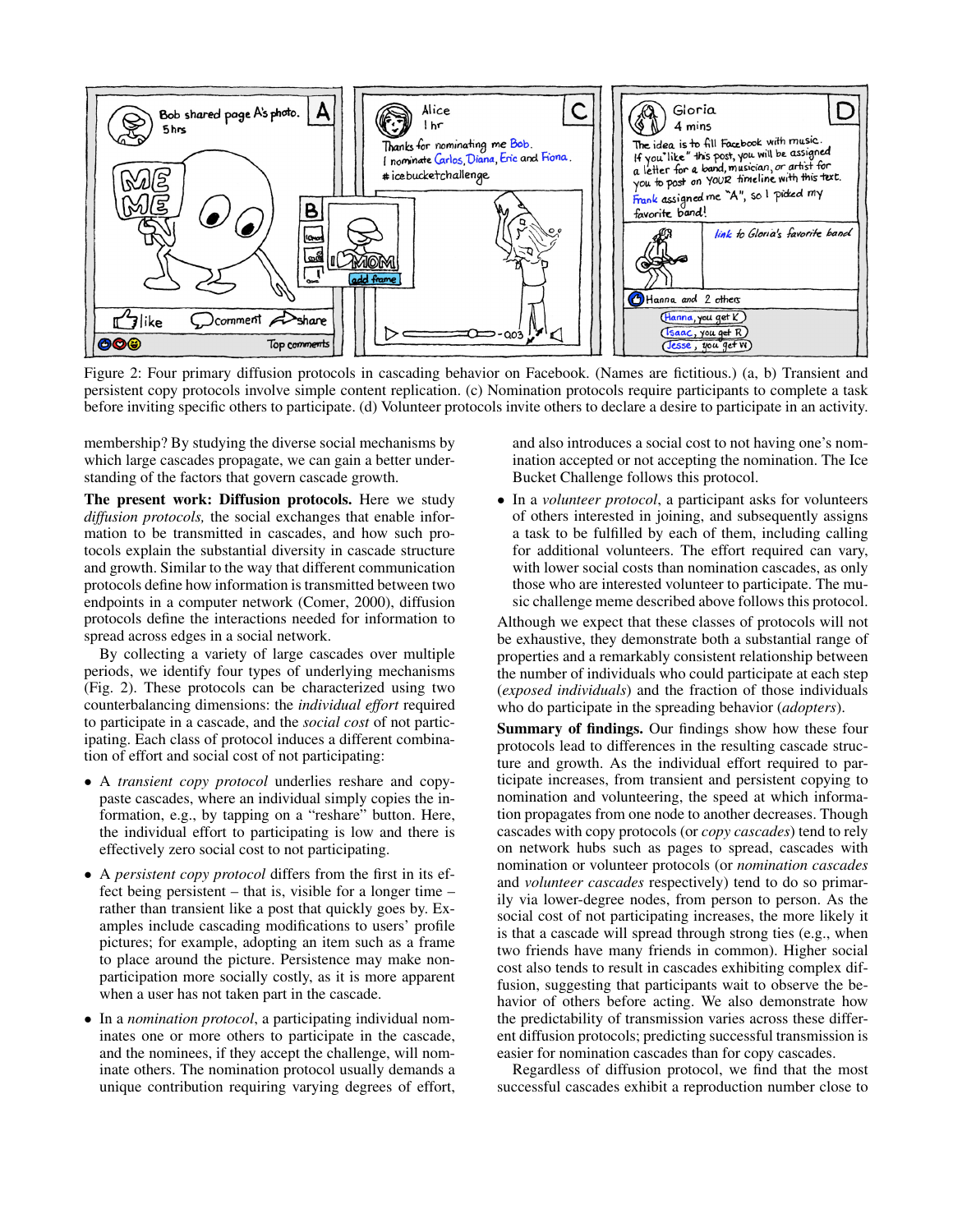1.8 – that is, each new participant results in 1.8 additional participants on average throughout its life – suggesting that successful protocols balance audience size and likelihood of participation. The two copy protocols have a large potential audience at each step but low likelihoods of participation, while the nomination and volunteer protocols have a smaller number of potential participants at each step but a higher likelihood of any individual participating. It is striking that across all these types of cascades, the most successful achieve a synthesis of these factors leading to a consistent maximum reproduction number.

Last, by studying the structure of the resulting cascades, we show how observing even a small fraction of a cascade's structure allows us to differentiate between diffusion protocols and how cascades with these protocols may be generatively modeled.

In summary, we:

- identify four diffusion protocols for cascade propagation;
- show how these diffusion protocols can be characterized in terms of individual effort and social cost and study how transmission predictability varies by protocol; and
- demonstrate how the structure of the resulting cascades can differentiate these protocols and also be modeled.

### Background

Cascades. Most relevant to the present work is research that has investigated the network structure of the information diffusion cascades enabled by sharing features in online social networks (Cha, Mislove, and Gummadi, 2009; Lerman and Ghosh, 2010). These studies have shown how such cascades vary in depth, from the relatively shallow and broad cascades of Twitter (Goel, Watts, and Goldstein, 2012) and online games (Bakshy, Karrer, and Adamic, 2009) to the deep chains formed by email petitions (Liben-Nowell and Kleinberg, 2008) and copy-and-paste memes (Adamic et al., 2016). Prior literature has also quantified social influence in online information sharing (Cha et al., 2010; Bakshy et al., 2011; Romero et al., 2011; Aral and Walker, 2012) and studied the predictability of a cascade's size and depth (Cheng et al., 2014; Khosla, Das Sarma, and Hamid, 2014). This body of work has typically focused on simple informationreplicating cascades (e.g., resharing or retweeting), generally arguing that hubs are crucial to the success of these cascades (Wasserman and Faust, 1994; Cheng et al., 2014).

Still, other cascading mechanisms for diffusion exist beyond those where information is simply broadcast. For instance, cascades may spread in a targeted fashion. Word-ofmouth marketing uses personal referrals in lieu of advertising (Buttle, 1998), and research has examined viral marketing mechanisms where purchasers recommend products to specific friends to receive discounts (Leskovec, Adamic, and Huberman, 2007). Transmitted information may also persist and confer social identity, e.g., in the case of "equals sign" profile pictures on Facebook (Vie, 2014). And rather than a format of passively receiving and passing on information, cascades may involve back-and-forth communication, as in the case of the self-organization of online volunteer efforts during natural disasters (Starbird and Palen, 2011). This di-

versity of mechanisms that prior literature has collectively considered motivates the present work on diffusion protocols. We contribute a comparative focus to this body of work by examining the interplay between these protocols and the growth of the resulting cascades.

Individual effort and social cost. Prior work studying social influence and collective action suggests that the individual effort and social costs associated with the mechanism of participation may be useful in predicting subsequent participation, and thus the growth of a cascade.

Models of collective action usually account for the resources or effort expended by individuals in deciding to contribute to the collective good, where individuals only participate if they gain more than they expend (Marwell, Oliver, and Prahl, 1988). In fact, lower individual costs (e.g., in required skill) can increase participation in collective action (Oliver, 1984). These findings suggest that greater individual effort required to take action will reduce the probability of adoption.

At the same time, the likelihood of participating increases with the number of other people who have already adopted (i.e., with increasing social proof), as people seek to align their actions with what others have deemed as appropriate (Granovetter, 1978; Cialdini, 1993). Costs to non-adoption can also exist. When individuals are explicitly called upon to act in a certain way and fail to do so, they may lose face in front of meaningful others (Goffman, 1967; Ho, 1976). In other words, increased social cost associated with inaction, or conversely, greater social benefit associated with action, can increase the likelihood of adoption.

Further, the strength of the relationship between the required social proof and adoption likelihood increases with the perceived costs, whether direct (e.g., the cost of a fashion item), or indirect (e.g., in suddenly ceasing to participate) (Granovetter, 1978). Overall, the diversity of mechanisms of social diffusion created in the online world calls for a more precise examination of the relationship between the mechanisms and the expected features of the generated social cascade.

#### Diffusion Protocols

While many existing models presume that information is transmitted between actors in a single atomic action, the particular protocol of transmission may involve multiple steps. By understanding the diverse diffusion protocols that generate cascades, we may better understand (and potentially predict) the growth and resulting structure of a cascade.

#### A Vocabulary for Diffusion Protocols

In this work, we identify and examine four protocols of transmission that exist on social media. These four protocols underlie the largest observed cascades on Facebook (Fig. 2) and, in representing different combinations of individual effort and social cost, allow us to understand how these factors influence cascade growth.

*Transient* and *persistent copy protocols* describe the diffusion mechanisms when content is simply replicated in a network. Consider how a link or image may be shared from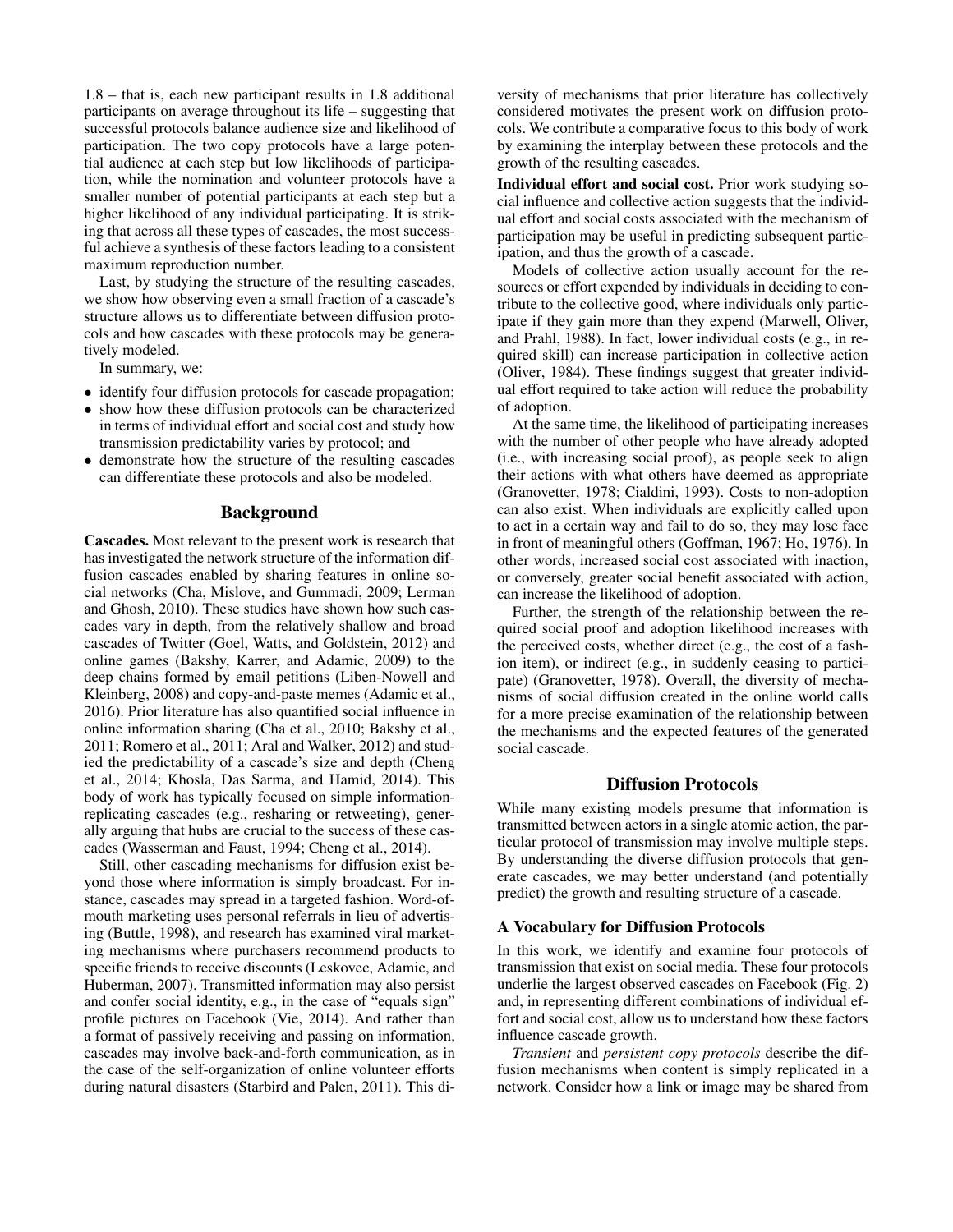

Figure 3: We identified four diffusion protocols: (a) transient and (b) persistent copy protocols, (c) nomination protocols, and (d) volunteer protocols. Each protocol describes a sequence of actions that results in successful propagation. While copy protocols involve users broadcasting content to all their friends, volunteer and nomination protocols require back-and-forth communication between users.

person  $A$  to person  $B$ . Fig. 3a illustrates this transmission as a three-step process: A first shares the link with all of her friends,  $B$  sees the link, and then  $B$  decides to share the link with his friends in turn.

If the content in a copy cascade is only visible to others for a short period of time (e.g., when a person views a shared news article in their Facebook news feed), we call the protocol *transient*. In contrast, the content in a *persistent* copy protocol is visible for an extended period of time (e.g., when individuals change their profile pictures to include a pride flag; State and Adamic, 2015). As we later show, this distinction of persistence is important as it leads to cascades with substantially different growth patterns.

*Nomination protocols* describe the diffusion mechanisms where transmission can only occur on edges explicitly selected by the sender and called out to the receiver. The ALS Ice Bucket Challenge cascade is an example. Instead of A broadcasting the challenge to all of her friends, A names a set of friends to challenge, which may include B. For B to propagate this cascade,  $B$  must be included in that set of friends, see the challenge, complete the challenge (i.e., pouring a bucket of ice water over his head), and then name a new set of friends to challenge in turn (Fig. 2c, 3c).

*Volunteer protocols* describe a mechanism where successful propagation requires two-way communication between participants. For the music challenge meme cascade, A first asks all her friends to "like" her post if they are interested in participating. A then assigns a letter of the alphabet to each liker in a comment. Each assigned liker must then post about a musician whose name starts with that letter and replicate

the instructions for further transmission (Fig. 2d, 3d). That is, volunteer cascades consist of an invitation to action, interested individuals signing up, the assigning of tasks to each individual, the tasks' completion, and, finally, each individual broadcasting an invitation to action to others in turn.

One can imagine formulating new protocols by mixing and matching various components of these four types.

Discussion. Relative to copy cascades, nomination cascades and volunteer cascades have an explicit call to action and involve a direct request from one user to another. This explicit request introduces a cost of non-compliance, that of *losing face*, or the loss of social value by not taking a particular action (Goffman, 1967). Once tagged in a nomination cascade, the choice for an individual is to follow through with the request or risk others noticing that they have not done so. Importantly, such a face-losing cost can only be imposed if there is perceived widespread agreement on desirability of the behavior. The ALS cascade is one such example: few would disagree that helping to fight Lou Gehrig's disease is generally desirable. In contrast, when sharing a funny meme, there is still an expectation that friends may reshare it, but it is hard to imagine that someone would be held accountable for not doing so.

This face-losing cost associated with non-compliance thus allows for a larger cost associated with compliance (i.e., requiring greater individual effort). All else equal, a copy cascade associated with ALS would likely have been less successful at generating donations without a clear social enforcement mechanism. However, the very face-related mechanism that ensures the effectiveness of challenge cascades is also responsible for their rarity. When an individual fails to complete a challenge, this not only translates into lost face for that individual, but also results in a status loss for the challenger. This makes challenges risky for both the one challenged and the one challenging. A fruitless challenge can be interpreted not only as a lack of interest on part of the challenged individual, but also as a lack of influence on part of the challenger.

The risk of losing face, in the context of an explicit call to action, can nonetheless be mitigated by mechanisms that allow one to instead save face, or discharge one's perceived obligation. Unsurprisingly, the most common form of the ALS challenge included the option of donating as an alternative to the ice-cold shower.

Social proof can also make it more likely for individuals to take similar action when others have already done so (Sherif, 1935). As participation in persistent copy cascades is more visible to others longer than in transient copy cascades, individuals may be more likely to participate to conform to the behavior of others, especially if they are members of the same social group.

Additionally, a "macro-level" diffusion pattern (Strang and Soule, 1998) is likely to exist *across* cascades, rather than within them. There are only a few major types of information cascades on Facebook, with most using the same relatively narrow vocabulary of diffusion protocols – copy protocols being common and volunteer and nomination protocols constituting distinctive niches. This limited range of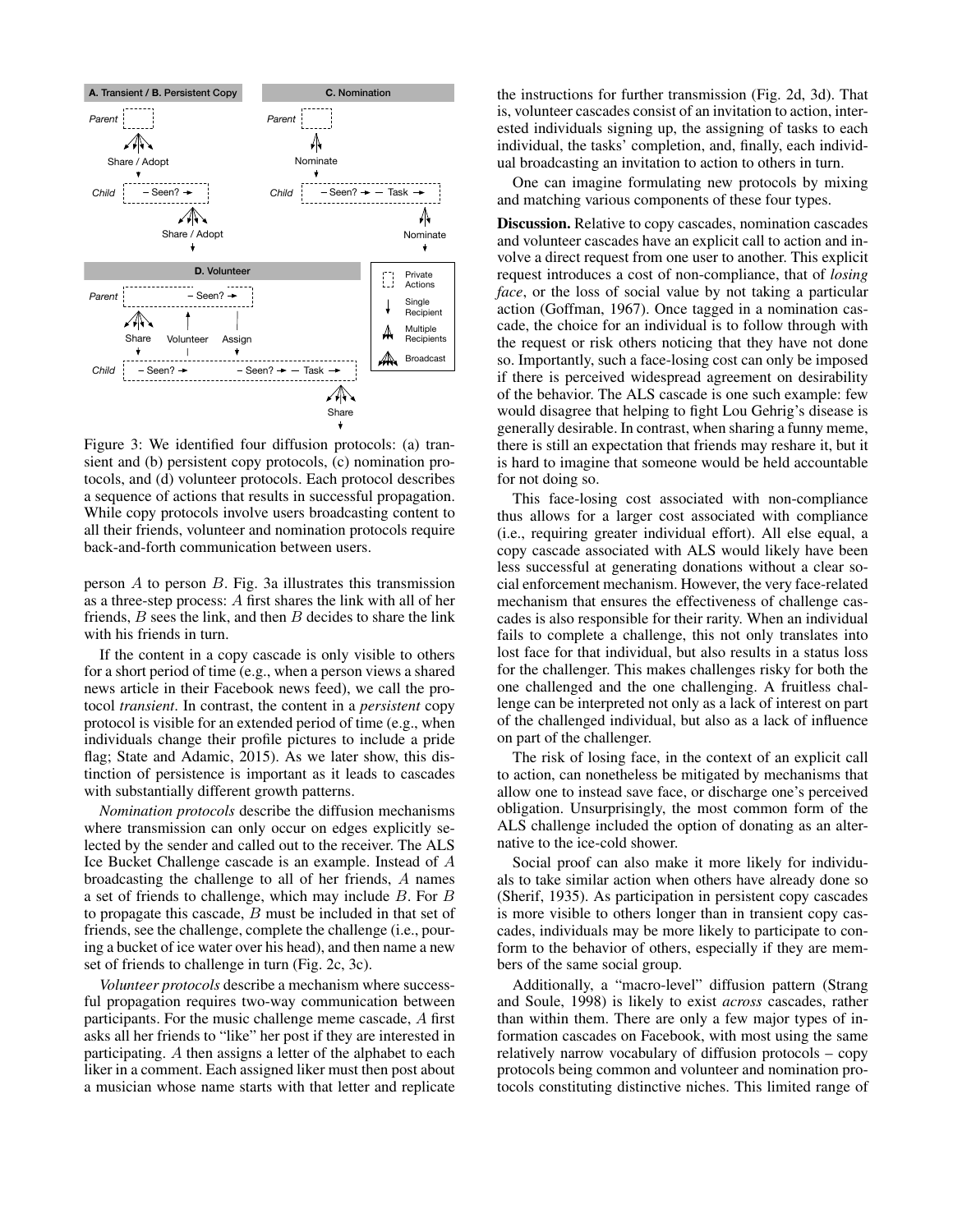|                                       | <b>TRANSIENT COPY</b> | PERSISTENT COPY      | <b>NOMINATION</b>    | <b>VOLUNTEER</b>     |
|---------------------------------------|-----------------------|----------------------|----------------------|----------------------|
| Number of Cascades                    | 34                    | 56                   |                      |                      |
| <b>Mean Adoptions</b>                 | $1.01 \times 10^{6}$  | $8.88 \times 10^{5}$ | $6.06 \times 10^{6}$ | $9.91 \times 10^{5}$ |
| Mean Exposures Per Adopted Individual | 79.2                  | 160                  | 5.84                 | 51.7                 |
| % Shares from Top 1% of Individuals   | 13.7%                 | 37.3%                | $3.29\%$             | $7.57\%$             |
| <b>Mean Mutual Friends</b>            | 28.8                  | 70.7                 | 58.1                 | 44.6                 |
| <b>Mean Prior Exposures</b>           | 1.25                  | 3.87                 | 1.33                 | 1.22                 |
| Mean Adoption Delay (s)               | 22.5                  | 153                  | $4.42 \times 10^{4}$ | $1.31 \times 10^{4}$ |

Table 1: Properties of the cascades that result from each diffusion protocol. While each protocol can generate large cascades, the resulting cascades differ structurally and temporally.

common replication strategies can be explained using the theory of *mimetic isomorphism*, or how actors copy established practices in situations of diffusion under uncertainty (Meyer and Rowan, 1977). This theory has been used to explain the diffusion of successful tactics from one social movement to another (Strang and Soule, 1998). That individuals participating in new informational cascades on Facebook are likely to copy already-proven tactics (e.g., a "reshare if you agree" message) appears thus to be a logical extension of this theory to online platforms.

# Data

We analyzed 98 cascades that occurred on Facebook from mid-2014 to early 2016. These cascades generated over 117M posts which were viewed over 4B times by over 200M individuals. All data was de-identified and analyzed in aggregate. Each cascade is a directed acyclic graph  $G = (V, E)$ , where V is the set of participants, and E is the set of parent-child relationships in the diffusion process. Only an individual's first participation in a cascade was considered, with subsequent actions merged with the first. If a user interacts with more than one previous post in the cascade, we preferentially select the first one that user saw as the "parent" of that user's post.

We sampled cascades spread via each protocol, using deidentified data processed by automated scripts, as follows:

- Transient and persistent copy cascades. We sampled 34 of the largest reshare cascades by number of shares from January 2016, as well as 56 of the largest profilepicture-frame-adoption cascades from the same time period, tracking them for the subsequent 28 days.
- Nomination cascades. We searched for posts containing words relating to nomination (e.g., "nominate" and "challenge"), and that mentioned one or more individuals, and identified five different nomination cascades, including the ALS Ice Bucket Challenge. We used an SVM classifier to distinguish nominators and nominees (e.g., Bob and Carlos in Fig. 2c; AUC  $\geq$  0.88 for each cascade).
- Volunteer cascades. We searched for posts containing words such as "assign" (since participants are assigned to complete specific tasks) and "fill" (e.g., the music challenge meme cascade asked participants to "fill Facebook with music", but past cascades have asked participants to

fill or occupy Facebook with everything from art to poetry to Nicolas Cage), and identified three different large volunteer cascades.

Our sample has fewer nomination and volunteer cascades because they occur less frequently than both types of copy cascades. Generalizing our findings on the nomination and volunteer cascades in this sample to a broader set of such cascades remains future work.

# Properties of Different Diffusion Protocols

Here, we detail how the cascades that result from each diffusion protocol differ on several important axes. We also show how these observations arise from differences in the individual effort required to participate in a cascade and the social costs associated with non-participation.

# Propagation Speed

As the complexity of a diffusion protocol and effort demanded on each participant's part increases, we expect an increase in the time taken for participation to be transmitted across an edge. Transient and persistent copy cascades, whose protocols require the least participant effort, spread more quickly (with a mean delay of 23 seconds and 2.6 minutes respectively), while volunteer and nomination cascades, which involve more steps and the completion of a task, spread more slowly (3.6 and 12.3 hours, respectively;  $p<0.01$  using Mann-Whitney tests with a Holm correction; Fig. 4a).

# Network Hubs

In most work on cascades, hubs (or highly connected individuals) play a significant role in spreading information to their many social ties (Wasserman and Faust, 1994; Cheng et al., 2014), with degree centrality commonly used as a measure of influence (Goldenberg et al., 2009). As shown in Fig. 4b, the top 1% most-connected users or pages were responsible for a much larger fraction of subsequent adoptions in copy cascades than in other cascades ( $W=750$ ,  $p<0.01$ ). These findings corroborate other work suggesting that the strength of hub nodes lies in informing but not persuading (Delre et al., 2010), and that protocols requiring greater individual effort may not benefit as much from hubs; the more friends one has, the less influence one has over each friend (Katona, Zubcsek, and Sarvary, 2011). In other words, rather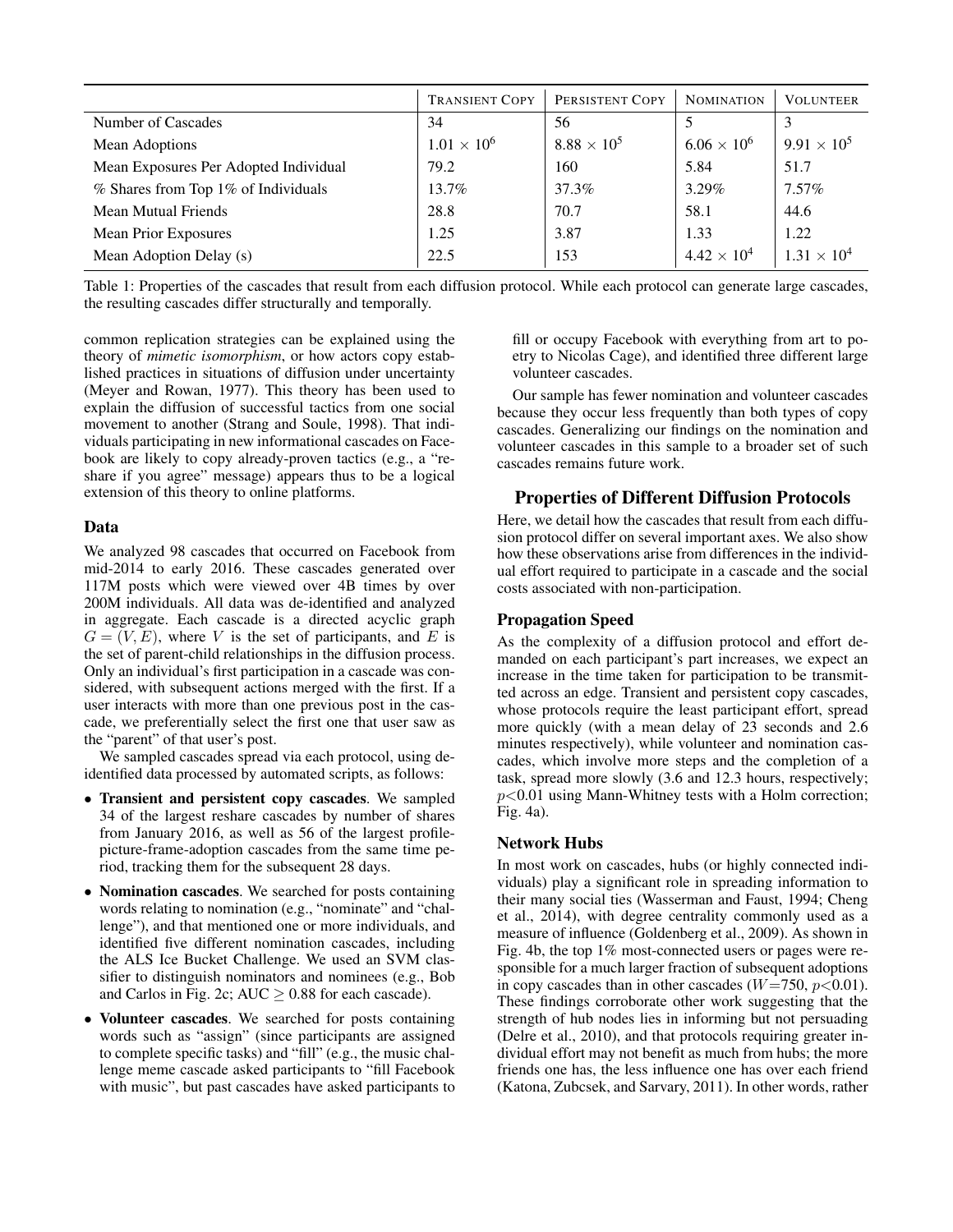

Figure 4: (a) Copy cascades are transmitted from individual to individual more quickly than volunteer or nomination cascades. (b) Copy cascades are also more reliant on hubs (i.e., nodes with high degree) for distribution, while volunteer and nomination cascades spread more evenly. (c) However, while transient copy cascades spread through weaker ties, persistent copy cascades spread through stronger ties. (Error bars denote standard errors of the mean across cascades.)

than spreading successfully through wide distribution, other cascade types tend to spread more from person to person, suggesting that as individual effort and social costs increase, hubs become less effective at motivating participation.

### Tie Strength

Differences in tie strength between individuals – *strong* ties between close friends, vs. *weak* ties between acquaintances – may explain hubs' ineffectiveness in certain cases. One proxy of tie strength is the number of mutual friends two individuals share (Shi, Adamic, and Strauss, 2006). We find that transient copy cascades tend to spread through weaker ties with fewer mutual friends on average than other cascades types (28.8 vs.  $\geq$ 44.6,  $W$ >7,  $p$ <0.05), which require either more individual effort or impose greater social cost. Given tie strength's correlation with geographic proximity, we also find that ties in persistent copy cascades are somewhat closer on average (653 km vs.  $\geq$  756 km apart, n.s.).

While the degree of nodes can vary considerably, the number of strong ties tends to be bounded by the effort required to maintain the tie (Dunbar, 2012). Where little effort is required and information flows freely, such as in copy cascades, hubs play an outsized role in furthering the spread of the cascade. Their role is reduced, however, if the cascade spreads primarily through strong ties, where the number of such ties per node is much more evenly distributed.

But why then do persistent copy cascades, which are just as simple as transient copy cascades in requiring low individual effort, spread through much stronger ties than any other type of cascade? The persistence of these cascades suggests that they also contribute to one's identity in relation to a group. In such a case, one would be more likely to participate in a cascade if many friends are also doing so to demonstrate group belonging. This idea is consistent with many of the profile picture frame cascades we observed identifying the individual as a fan of a sports team.

### Complex Diffusion

As tie strength is of variable importance in the transmission of different cascades, cascades of different protocols may spread either through communities or across communities: strong-tie cascades may spread within communities, while weak-tie cascades may easily cross from one to another. To this end, we examined the median number of friends that participated in a cascade prior to each participant joining as a proxy for whether a cascade tends to "jump" to a different part of the network with each transmission. Corroborating our previous findings on tie strength, we find that this value was highest for persistent copy cascades (8.29), followed by nomination (6.30), volunteer (3.07), and transient copy cascades (1.54).

The observation that an individual adopts after several others can not only be reflective of an underlying community structure, but also of complex diffusion that requires multiple exposures for adoption (Centola and Macy, 2007; State and Adamic, 2015). Several confounds exist, and to differentiate between these two scenarios, we need to account for whether an individual actually saw a friend's participation.

Fig. 5a illustrates how the likelihood of adoption (or participation) changes with the number of exposures (or views of the information transmitted in that cascade). Comparing the adoption likelihood after one exposure with that after two exposures, we find that the adoption likelihood is lower after two exposures for all transient copy cascades and all but one nomination cascade, but higher for all but two persistent copy cascades and all volunteer cascades  $(\chi^2 > 42, p < 0.01)$ . This suggests that in the latter cascades, people tend to wait to observe the behavior of others before deciding whether to act (State and Adamic, 2015). For profile-picture-frame adoption, this may mean waiting to see whether a community (e.g., fans of a sports team) is collectively adopting. For volunteer cascades, due to the additional effort required to participate, individuals may wait to see if others are expending the effort.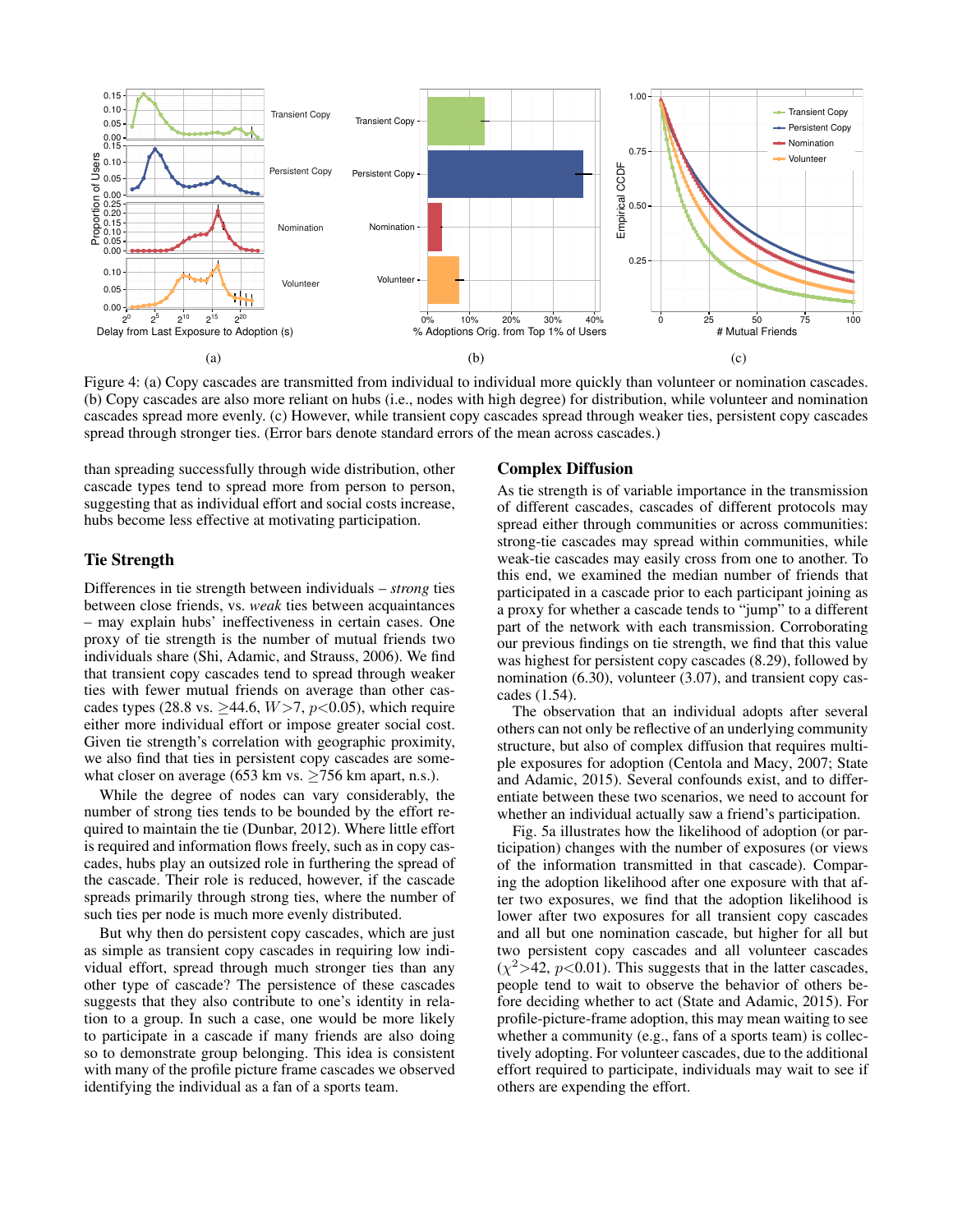

Figure 5: (a) Transient copy and nomination cascades exhibit properties of simple diffusion, while other types of cascades exhibit properties of complex diffusion. (b) Persistent copy and volunteer cascades tend to flow from higher-status to lowerstatus individuals, while transient copy and nomination cascades do not. (c) Regardless of the transmission protocol, each additional adoption results in an average of 1.81 subsequent adoptions.

Notably, nomination cascades appear to spread like simple diffusion – while each nominee was explicitly called out, the greatest social value is likely in responding earliest (i.e., in appearing to be most enthusiastic to both nominator and friends). A volunteer's dilemma (Diekmann, 1985) may also contribute to this effect: a nominator will look bad if no one they nominate participates, so at least one nominee may end up participating to avoid this negative outcome.

#### Parallels to Friending Behavior

The friendship network underlying cascades is also formed through an invitation mechanism, where one friend invites another to form a friendship tie. Here, we compare individuals' tendency to initiate and form social ties with their role in various cascade types. We measure the percentage of a person's friendships on Facebook initiated by that person, as well as their total number of friends. These quantities may be correlated with status. Since connections with high-status individuals lead oneself to be viewed more positively (Sauder, Lynn, and Podolny, 2012), a lower percentage of friendships initiated may correlate with higher status, and, similarly, a larger number of connections with higher status. Still, these quantities may also correlate with overall Facebook activity, and teasing these factors apart remains future work.

There is a mild differential for persistent copy cascades, where child nodes in the cascade initiate 53.7% of friendships on average, as opposed to parent nodes (50.5%) or those who saw the cascade but decided not to participate  $(50.6\%, W \ge 0, p < 0.01;$  Fig. 5b). Volunteer cascades exhibit a similar but weaker effect. In cascades with nomination protocols, the person receiving the nomination initiated a smaller proportion of their friendship ties (47.3%). If initiating fewer friendships does indeed correlate with higher status, then this implies a slight effect in which copy and volunteer cascades, where anyone is free to participate, tend to diffuse from higher to lower status participants. On the other hand, nomination cascades, where particular friends

are selected to participate, tend to consistently diffuse via slightly higher-status individuals.

We see empirically similar results regarding an individual's number of friends. In persistent copy cascades, existing participants have an average of 291 more friends than new participants, but this gap is smaller for other cascade types  $(\leq 178, W \geq 87, p < 0.05)$ , reiterating the varying importance of high-degree hubs.

#### The Constant Reproduction Number

Regardless of diffusion protocol and the number of individuals exposed, and considering only the internal nodes of a cascade, we found that all cascades we observed exhibited a reproduction number close to 1.8 (Figure 5c). While this number varies over the life of a cascade, this overall consistency is remarkable, suggesting that lower exposure rates are offset by higher per-exposure adoption rates in successful cascades. Copy cascades have very large potential audiences in a user's network neighborhood, although there is little incentive for any individual to participate. In contrast, nomination and volunteer cascades require more effort to participate and have smaller potential audiences, but their protocols place social pressure on each potential individual to participate (e.g., via the cost of losing face).

These observations parallel the different selective pressures suggested by  $r/K$  selection theory (Pianka, 1970), used to understand evolutionary strategies. r-selected species emphasize high growth rates at the expense of individual survivability, while  $K$ -selected species invest more heavily in fewer offspring.

The constant reproduction number also points to a bystander effect: each exposed individual benefits from the participation of just a few, which then absolves others of the need to participate (Rutkowski, Gruder, and Romer, 1983). Reproduction may also be limited by network saturation: people are less likely to share a link knowing that many of their followers have already seen it (Gilbert, 2012).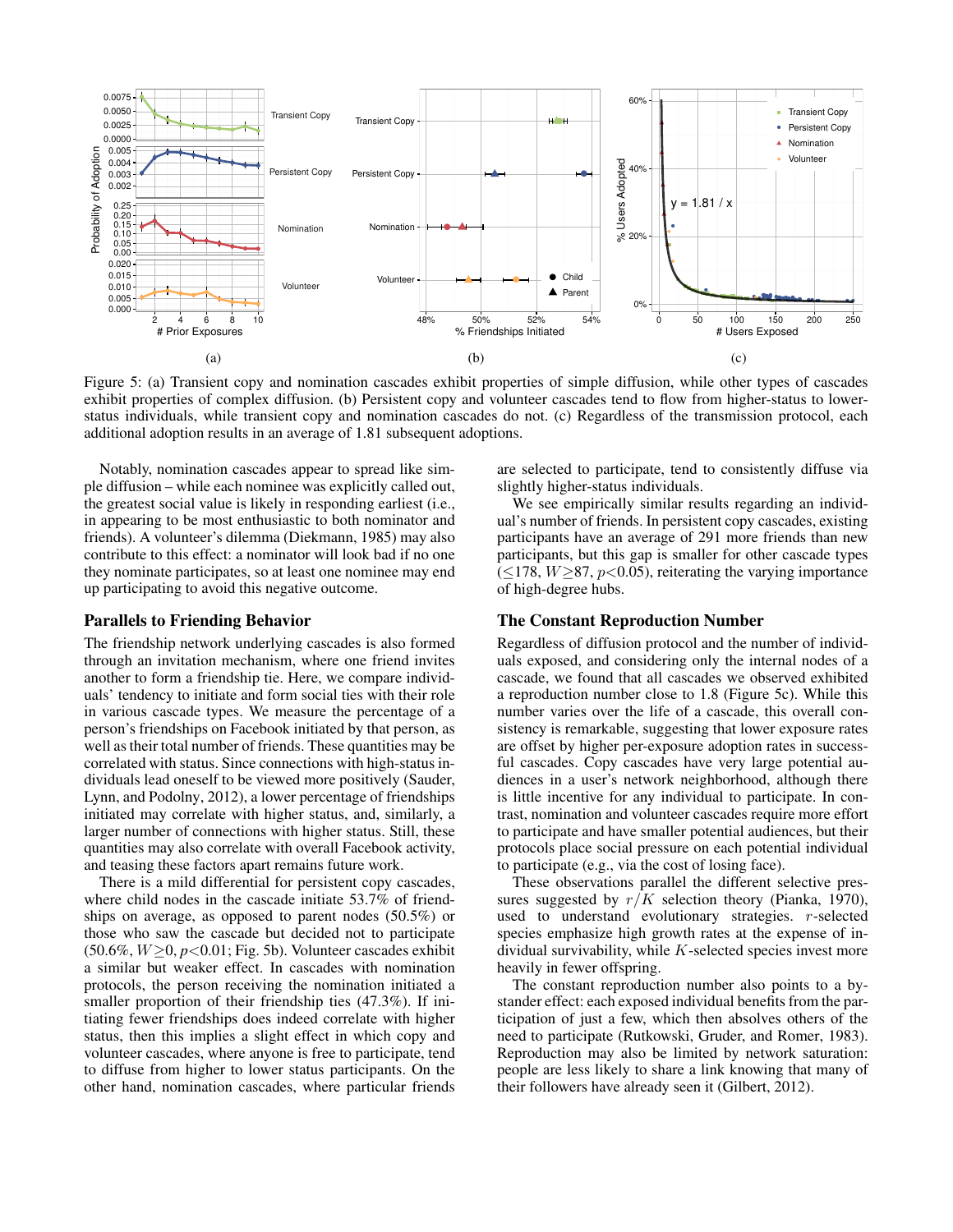## Predicting Adoption

How might the diffusion protocol that a cascade uses for its propagation affect its predictability? Here, we consider the task of predicting whether an exposed individual will become an adopter. For each cascade, we sampled pairs of individuals where both individuals were exposed, but only one adopted the spreading behavior. This results in a balanced prediction task where random guessing results in 50% accuracy.

Table 2a summarizes the mean AUC obtained for each category using a random forest predictor on demographic and network features (e.g., age, gender, family ties, friend count, mutual friends, and geographic location). We find that nomination cascades are most predictable, while persistent copy cascades are the least predictable. Across all categories, mutual friend count was the strongest individual predictor of adoption (mean  $AUC=0.66$ ), followed by age (0.56) and friend count (0.56). Notably, the strongest feature for persistent copy cascades was the number of friend initiations (0.57).

### Summary

Figure 6 illustrates how diffusion protocols may be organized along two axes: individual effort, or the work required to participate in a cascade; and social cost, or the social obligations and norms associated with participation. When the individual effort and social cost involved in participating in a cascade are low, highly connected "hub" users are effective distributors. When the individual effort required is high, the wide exposure these hub users enable becomes less important. If the individual effort required or social cost incurred is high, strong ties become key to propagation as they create social pressure to participate. When participation is voluntary and either significant effort or social cost is incurred, social influence leads to cascades exhibiting complex diffusion – people observe others' behavior to decide whether to participate. Finally, as the individual effort required to participate increases (e.g., requiring complex handshakes or completing difficult tasks), the speed of propagation decreases.

# Diffusion Protocols and Cascade Structure

Thus far, we have shown how different diffusion protocols, by requiring varying levels of individual effort and social cost, can result in substantially different cascades. We now turn to better understanding the resulting structures of these cascades through a series of prediction tasks. In particular, we look at how a cascade's underlying diffusion protocol can be inferred through its structure, and how we may begin to use generative models to represent these cascades.

### Differentiating Protocols with Cascade Structure

Beyond predicting transmission, we can also attempt to differentiate between the structures that result from different diffusion protocols. In particular, is it possible to differentiate the adoption cascades of different diffusion protocols, even if we observe just a small fraction of the structure of each cascade? In contrast to differentiating entire cascades from one another, where size alone can already be strongly



Figure 6: Overall, diffusion protocols differ primarily in terms of the individual effort required to participate, and the social cost of participation. Though each protocol can result in large cascades, the properties of the resulting cascades differ substantially.

discriminative, we expect that this is a more difficult task, given that we can only compare a small random fraction of an entire cascade to that of another cascade.

Specifically, we sample subtrees from two cascades (here, we consider a paired prediction task), with replacement, by selecting nodes at random, then traversing them until we have obtained subtrees of at most depth d. Our task is then to predict which subtree came from which cascade. This particular formulation is motivated by the fact that it may be difficult or even impractical to recover entire cascades, especially if they are continuing or recurring, but much easier to observe small parts of these cascades as they spread locally. We sampled 400,000 subtrees from pairs of cascades (using  $d=3$ ) and computed multiple structural features on these subtrees (e.g., number of nodes and edges, proportion of leaves, in-degree entropy) for prediction using a random forest classifier. (Note that we consider the edges of each tree as directed from children toward their parents; thus, a node's in-degree specifies the number of children it has.)

As shown in Table 2b, cascades of different diffusion protocols can be differentiated from each other (e.g., mean AUC=0.68 differentiating a transient copy and a volunteer cascade), but difficult to tell apart cascades spreading through the same protocol (e.g., mean AUC=0.55 telling apart different transient copy cascades). Across all protocols, the strongest individual predictor was the average indegree of the non-leaf nodes in the subtree (AUC=0.59), or more simply, its branching factor.

#### Modeling Cascades

That the strongest individual structural feature that differentiates cascades of different diffusion protocols was their branching factor suggests that we may be able to model these subtrees using branching processes, which are commonly used to model epidemics (Allen et al., 2008). Here, we compare the effectiveness of several branching process models in accurately representing these cascades and consider three models of increasing complexity: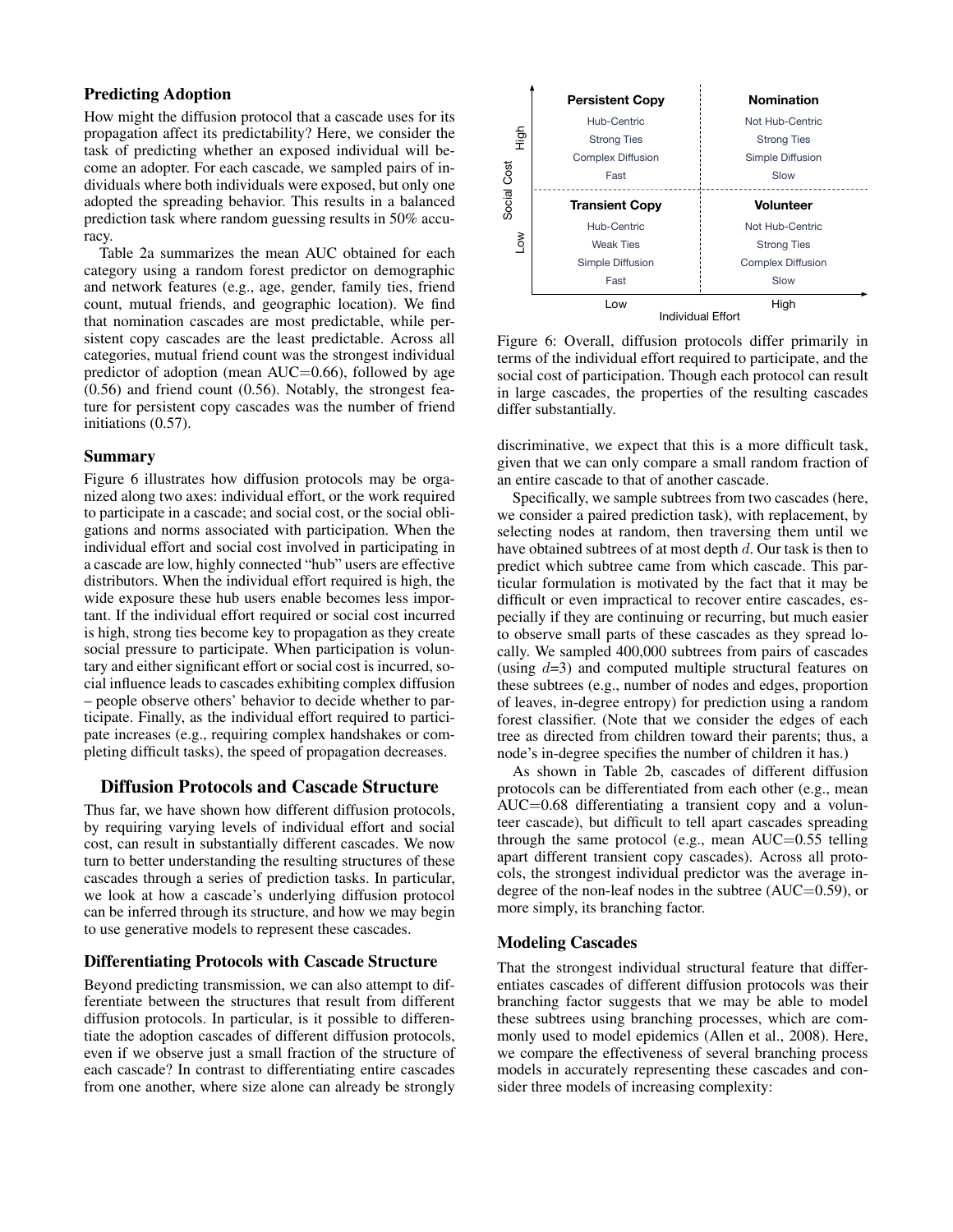| <b>Protocol</b>       | (a) Predicting<br>Transmission | <b>(b)</b> Differentiating Cascades |         |                          | (c) Differentiating Real and Synthetic |                 |        |             |
|-----------------------|--------------------------------|-------------------------------------|---------|--------------------------|----------------------------------------|-----------------|--------|-------------|
|                       |                                | T. Copy                             | P. Copy | Nomin.                   | Volun.                                 | <b>Baseline</b> | Degree | Cond. Degr. |
| <b>Transient Copy</b> | 0.64                           | 0.55                                | 0.64    | 0.61                     | 0.68                                   | 0.83            | 0.53   | 0.51        |
| Persistent Copy       | 0.63                           | -                                   | 0.59    | 0.61                     | 0.67                                   | 0.90            | 0.54   | 0.52        |
| Nomination            | 0.82                           | -                                   | -       | 0.58                     | 0.65                                   | 0.68            | 0.58   | 0.55        |
| Volunteer             | 0.75                           | -                                   |         | $\overline{\phantom{a}}$ | 0.59                                   | 0.84            | 0.58   | 0.51        |

Table 2: (a) It is easiest to predict whether a nominated individual is likely to participate in a nomination cascade (AUC =  $0.82$ ), and hardest to predict whether an exposed individual is likely to participate in a (transient or persistent) copy cascade (0.63). (b) A classifier can differentiate subtrees of cascades spreading through different diffusion protocols, suggesting that a cascade's structure can predict its diffusion protocol. (c) Comparing mean performance (AUC) across cascades on differentiating actual sampled subtrees from each cascade and synthetically-generated subtrees, the conditional degree model is best able to model these subtrees as a classifier performs worst at distinguishing these synthetic subtrees from the actual ones.

- A baseline model, parameterized only by a branching factor  $k$  and susceptibility  $p$ : each participant asks  $k$  others to participate; each other participates with probability p.
- A degree-based model, which generates child nodes using the expected degree distribution.
- A conditional degree-based model, which conditions a node u's indegree distribution on u's parent's indegree.

To evaluate these models, we again sample 200,000 subtrees  $(d=3)$  for each cascade, and use these samples to fit the three branching process models. We then generate 200,000 subtrees using each model, and then compare these synthetically generated subtrees against the original sampled subtrees. We again model this as a binary prediction task, where a random forest classifier must differentiate a real subtree from a synthetic subtree using the structural features of the subtrees. Here, the *worse* the classifier performs, the better the model is able to approximate that cascade.

Performance is worst for the conditional degree model, suggesting that it best models the actual subtrees in these cascades. Decreasing d further reduces classifier performance (e.g., AUC $\approx$ 0.50 for  $d\leq$ 2). Even more complex models (e.g., conditioning on the nth sibling's degree distribution) resulted in empirically similar performance. Altogether, these results suggest that regardless of diffusion protocol, branching processes can be used to model subtrees of these cascades. Future work may involve considering other epidemic models (e.g., threshold models) or modeling other aspects of cascades (e.g., propagation speed).

#### Discussion and Conclusion

In this paper, we examined several classes of cascades, all of which were able to reach large size by spreading through Facebook. We demonstrated how understanding the underlying diffusion protocols, through the lens of participation effort and the social cost of non-participation, explains several important cascade features: size, speed, branching factor, and virality.

Cascades using protocols that require little effort and whose presence is transient tend to be adopted quickly, and typically after the very first exposure. These cascades are most numerous and comprise a large fraction of the largest cascades. It is common for a small proportion of the nodes to have influenced a significant fraction of adoption. Because

anyone observing the cascade can instantly participate, the greater the audience of a node, the more potential adoptions it can drive. However, predicting which of the many exposures will lead to adoption is a difficult task.

In contrast, cascades using more effortful protocols tend to spread more slowly. While such cascades may appear uncompetitive with the speed and broadcast mechanism of reshare cascades, a stronger interaction between influencer and influencee, via nomination or volunteering, compensates. Because these cascades spread only through some ties rather than through broadcasts, their branching factor tends to be lower. Interestingly, predicting whether someone who has been exposed in this type of cascade will adopt is easier than it is in the simple broadcast cascade.

We showed that these underlying protocols lead to sufficiently different structure that the protocol being used can be distinguished by cascade structure alone. But despite the difference in the transmission mechanics and the resulting structure, the basic reproduction number of a range of cascades is 1.8, with higher adoption rates of more selective mechanisms compensating for the less exposure.

This work represents first steps in understanding the relationship between the diffusion protocols that describe a cascade's underlying spreading mechanisms and its overall growth. While we have attempted to represent a diversity of protocols in our analysis, cascades other than the ones we studied, but that also follow these protocols may exist. Other protocols may also arise over time, both on Facebook and on other platforms. Adapting the effort and social cost framework we have constructed to capture this increased diversity remains future work.

While we sought to characterize the diversity of mechanisms that can lead to cascades growing large and thus focused on relatively successful ones, examining less successful cascades may contribute to a more nuanced understanding of cascade growth. For example, some modifications of the nomination protocol (e.g., variations in the number of friends one is asked to nominate) were more widespread than others, and may correspond to higher-yield instructions. More broadly, one could study the evolution of diffusion protocols (e.g., in terms of evolutionary strategies using  $r/K$  selection theory (Pianka, 1970)), both within individual cascades and across classes of cascades.